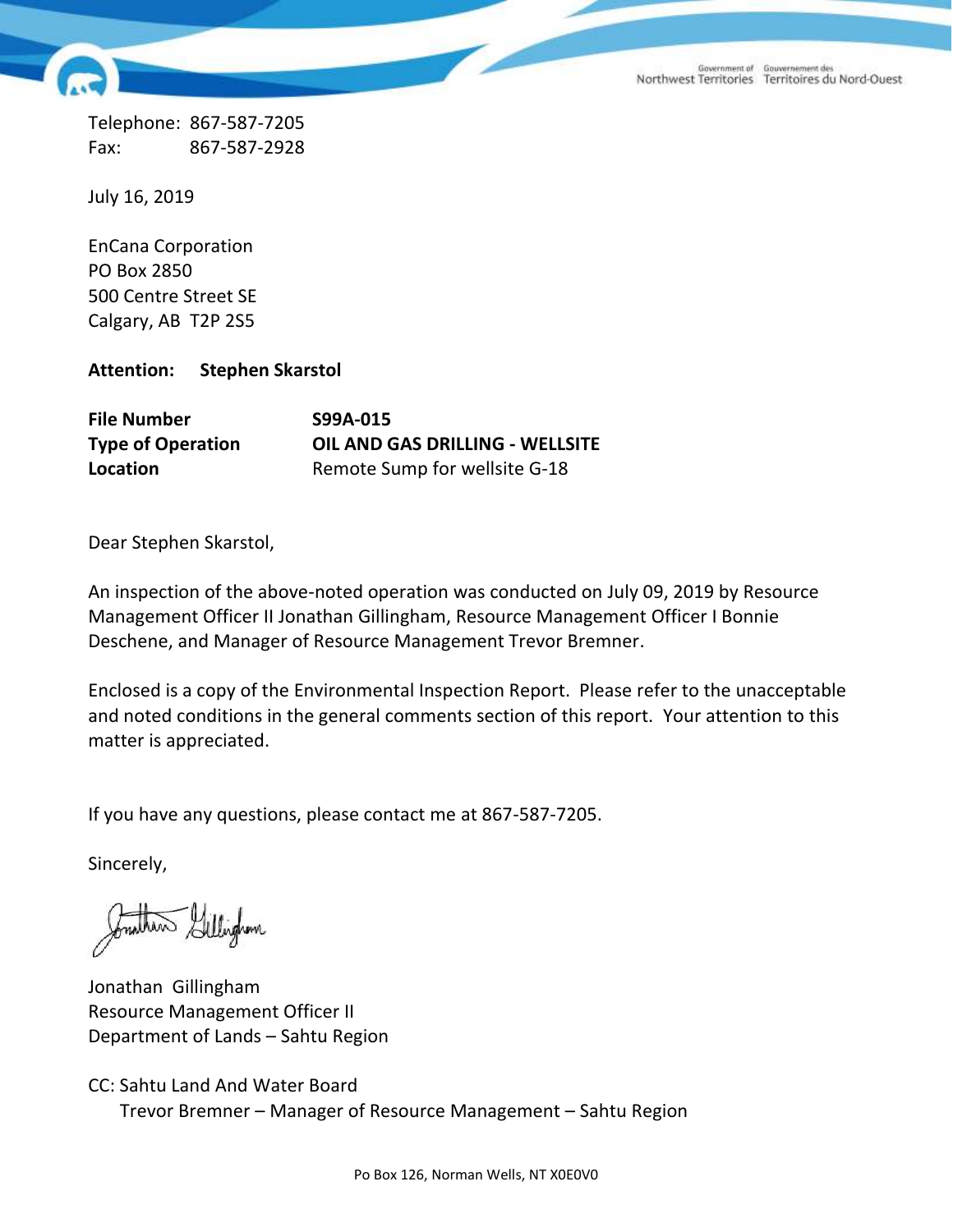## **ENVIRONMENTAL INSPECTION REPORT**

| <b>Permittee:</b>            | <b>EnCana Corporation</b>     | <b>Permit Expiry</b><br>Date: | December 15,<br>2004 |  |
|------------------------------|-------------------------------|-------------------------------|----------------------|--|
|                              |                               | <b>Previous</b>               |                      |  |
| Land Use Permit No.          | S99A-015                      | Inspection:                   | August 29, 2016      |  |
|                              |                               | Inspection                    |                      |  |
| <b>Quarrying Permit No.</b>  | N/A                           | Date:                         | July 09, 2019        |  |
| <b>Contractor:</b>           | N/A                           | Subcontractor:                | N/A                  |  |
| Location(s) Inspected:       | Remote Sump for wellsite G-18 |                               |                      |  |
| <b>Current Stage of</b>      | Remediation                   |                               |                      |  |
| <b>Operation:</b>            |                               |                               |                      |  |
| <b>Program Modifications</b> | <b>None</b>                   |                               |                      |  |
| Approved:                    |                               |                               |                      |  |

**Condition of Operation "A" - Acceptable "U" - Unacceptable "N/A" - Not Applicable "N/I" - Not Inspected**

| <b>Operating Condition</b>             | Aspect Inspected |                |
|----------------------------------------|------------------|----------------|
|                                        | <b>Sump</b>      |                |
| Location as Permitted                  | A                |                |
| Time as Permitted                      | A                |                |
| Equipment as Approved (Type & Size)    | A                |                |
| Methods & Techniques                   | A                |                |
| Chemicals                              | U                | Condition 7.6  |
| <b>Wildlife and Fisheries Habitat</b>  | A                |                |
| (Protection)                           |                  |                |
| <b>Wastes</b>                          | A                |                |
| <b>Facilities</b>                      | N/A              |                |
| Erosion (Control or Prevention)        | U                | Condition 6.17 |
| Historical / Archaeological Sites      | N/A              |                |
| <b>Fuel Storage</b>                    | N/A              |                |
| Permits                                | N/A              |                |
| Sections 12 to 19 T.L.U.R.             | N/A              |                |
| <b>Brush Disposal</b>                  | A                |                |
| <b>Restoration of Lands</b>            | U                | Condition 15.3 |
| Sections 8 to 12 / 14 to 16 M.V.L.U.R. | A                |                |

Sump:

The sump onsite has a large area where ungulates have used for wallowing in the past and present. This sump has a history where drilling muds containing sodium chloride (NaCl) were deposited and encapsulated within. Over time these salts inside the sump have leeched out in the surrounding area attracting the ungulates to wallow year after year. This interferes with **Condition 7.6** of the Land Use Permit.

## **Condition 7.6:** "The Permittee shall not allow any drilling waste to spread to the surrounding lands."

The vegetation on this site has not had any significant change since the last report. Mostly long grasses, small shrubs, and young trees. All this vegetation is relatively sparse throughout the site. On top of the sump, there are portions of unvegetated areas. It is also noted there are two areas adjacent to the sump where water has pooled continuously.

| Date: | July 09, 2019 |  | Permit #: S99A-015 | Page No: |  |
|-------|---------------|--|--------------------|----------|--|
|-------|---------------|--|--------------------|----------|--|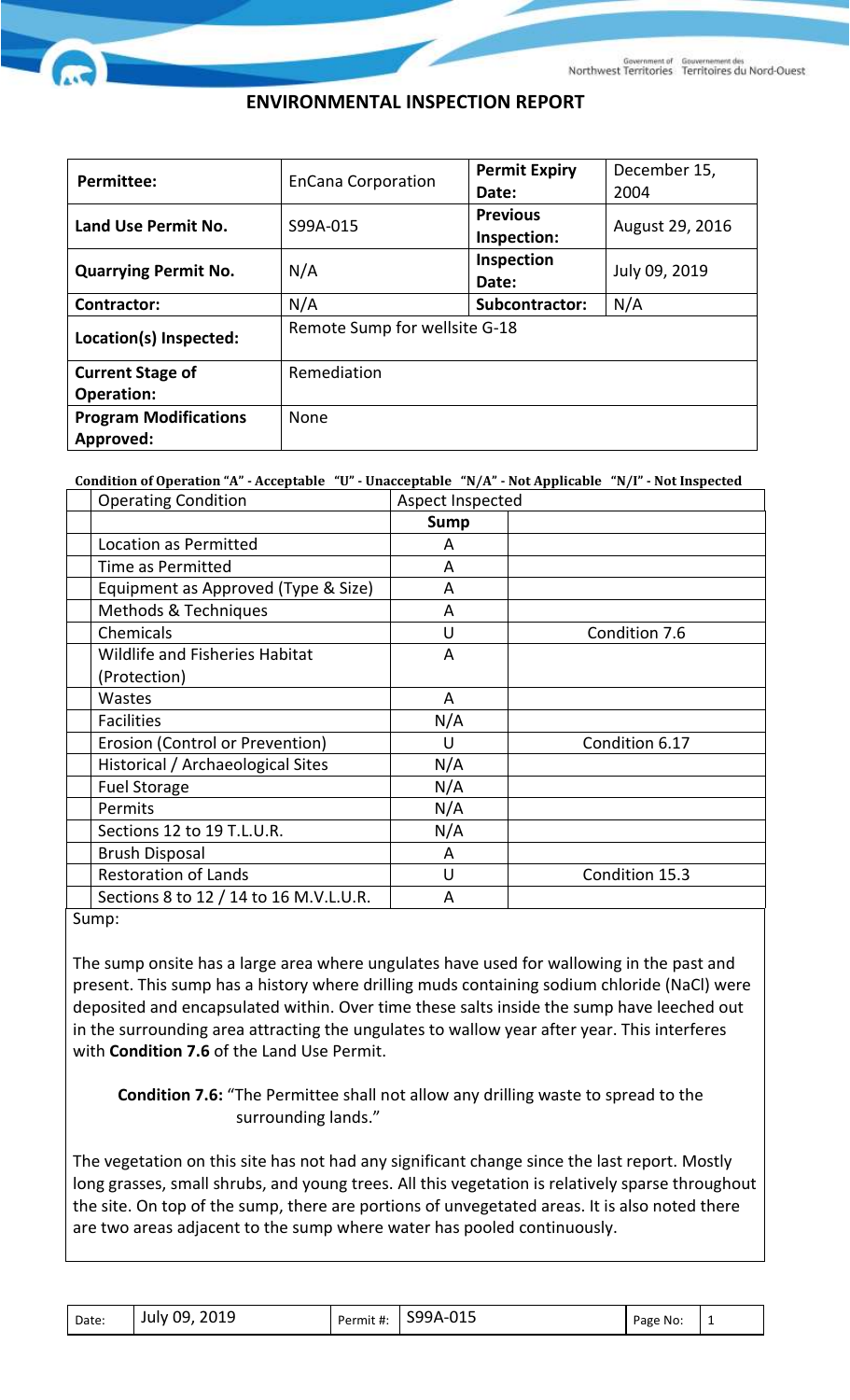## **ENVIRONMENTAL INSPECTION REPORT**

It is recommended that the Permittee submit an action plan to remediate these adverse effects caused by the sump. This was requested by the last Inspector (August 29<sup>th</sup>, 2016). A remediation plan should diminish rutting and allow for the affected areas to revegetate as per **Conditions 6.17** and **15.3** within the Land Use Permit.

 **Conditions 6.17:** " The Permittee shall prepare the site in such a manner as to prevent rutting of the ground surface."

 **Conditions 15.3:** "The Permittee shall commence and foster revegetation on all parts of the land used, as may be directed by the Land Use Inspector, within one year of the completion of the land use operation."

There have been no submissions from the proponent since the year 2000. It is crucial that the proponent to contact The Department of Lands Sahtu Region, we have taken samples on the site during the inspection and are currently awaiting test results. Once the test results are received, The Department of Lands will act accordingly to address this situation.

Representative Signature **Inspector's Signature** Inspector's Signature

 $\mathscr{P}$ 

| Date: | July 09, 2019 |  | Permit #: $\vert$ S99A-015 | Page No: |  |
|-------|---------------|--|----------------------------|----------|--|
|-------|---------------|--|----------------------------|----------|--|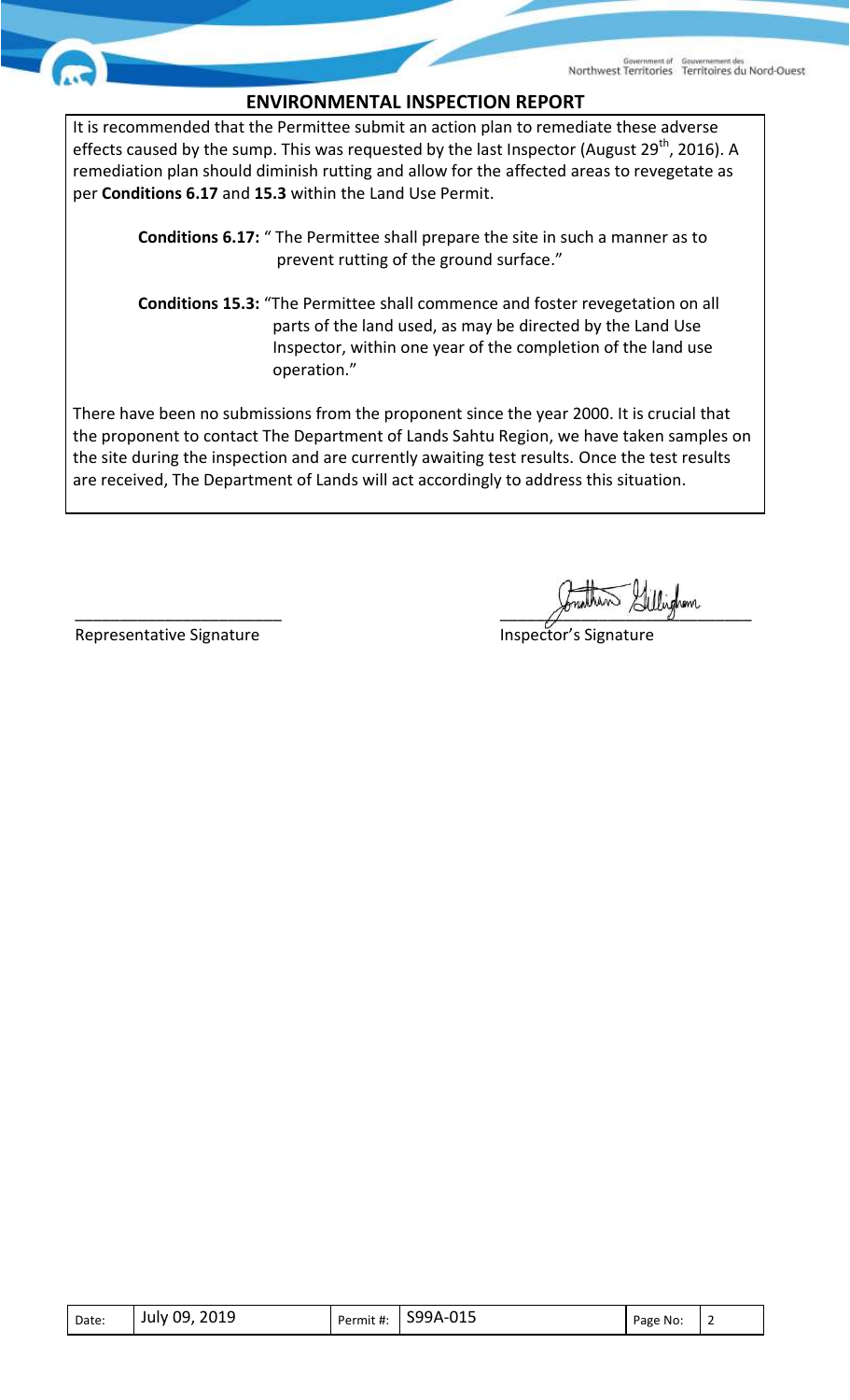Northwest Territories Territoires du Nord-Ouest

## **ENVIRONMENTAL INSPECTION REPORT**

Inspection Images:

Figure 1

Aerial view of the sump. One muddy wallowing pit with two areas of pooling water.



| Date: | July 09, 2019 |  | $\mid$ Permit #: S99A-015 | Page No: |  |
|-------|---------------|--|---------------------------|----------|--|
|-------|---------------|--|---------------------------|----------|--|